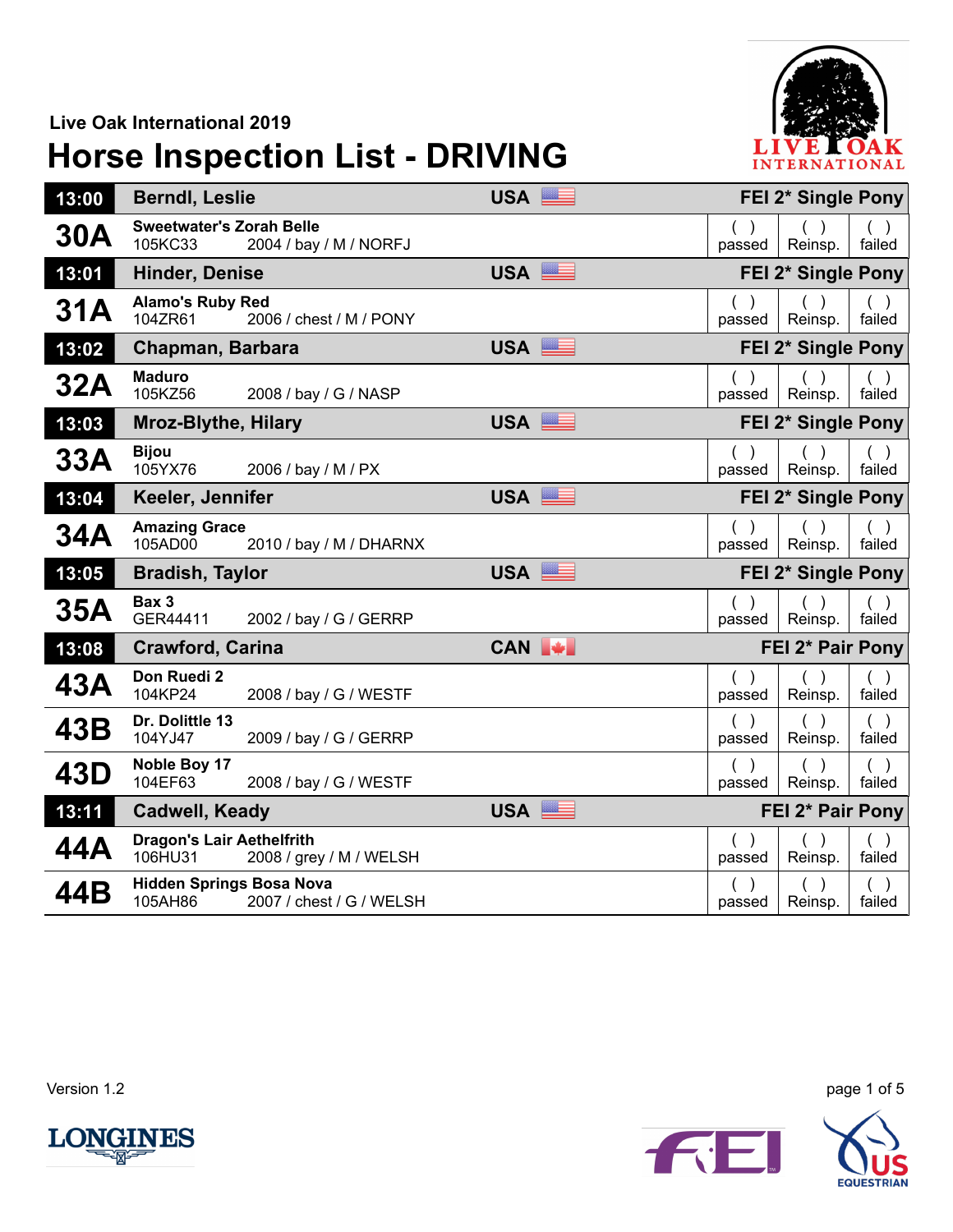| 13:13      | <b>Whaley, Katie</b>                      |                                | <b>USA</b>                 | FEI 2* Pair Pony |                     |                         |  |
|------------|-------------------------------------------|--------------------------------|----------------------------|------------------|---------------------|-------------------------|--|
| 45A        | <b>Tanner</b><br>103UU96                  | 2006 / chest / G / WELSH       |                            | passed           | Reinsp.             | $($ )<br>failed         |  |
| 45B        | <b>Teddy</b><br>105WO76                   | 2013 / chest / G / WELSH       |                            | ( )<br>passed    | (<br>Reinsp.        | ( )<br>failed           |  |
| 45C        | <b>Tommy</b><br>103UU95                   | 2003 / chest / G / WELSH       |                            | passed           | Reinsp.             | failed                  |  |
| 13:16      | <b>Phelps, Mary</b>                       |                                | USA                        |                  | FEI 2* Pair Pony    |                         |  |
| 46A        | <b>Al Capony</b><br>105AM86               | 2010 / -- / G / ASHP           |                            | $($ )<br>passed  | Reinsp.             | $($ )<br>failed         |  |
| 46B        | <b>Bugsy Malony</b><br>105AM87            | 2007 / -- / G / ASHP           |                            | passed           | Reinsp.             | failed                  |  |
| 46C        | <b>Tony Da Pony</b><br>106HA56            | $2013 / - / G$ /--             |                            | passed           | Reinsp.             | $($ )<br>failed         |  |
| 13:21      | <b>Scherer, Bettina</b>                   |                                | USA                        |                  | FEI 2* Single Horse |                         |  |
| 36A        | <b>Banjo</b><br>105MW83                   | 2005 / bay / G / KWPN          |                            | passed           | Reinsp.             | $\rightarrow$<br>failed |  |
| 13:22      | <b>Crookston, Donna</b>                   |                                | <b>USA</b><br><u> Bill</u> |                  | FEI 2* Single Horse |                         |  |
| 37A        | <b>Viktor</b><br>104VI89                  | 2008 / black / G / DHARN       |                            | passed           | Reinsp.             | failed                  |  |
| 13:23      |                                           | <b>Brownridge, Robert Kent</b> | USA                        |                  | FEI 2* Single Horse |                         |  |
| <b>38A</b> | <b>Halstead's Shale</b><br>102YS94        | 2002 / chest / G / HACK        |                            | passed           | Reinsp.             | failed                  |  |
| 13:24      | <b>Shenker, Margaret</b>                  |                                | USA                        |                  | FEI 2* Single Horse |                         |  |
| 39A        | <b>Heartland Flash Back</b><br>105TQ67    | 2010 / chest / G / HACK        |                            | passed           | Reinsp.             | failed                  |  |
| 13:25      | <b>Thompson, Jennifer</b>                 |                                | USA                        |                  | FEI 2* Single Horse |                         |  |
| 40A        | <b>Funnominial Cg</b><br>105YI40          | 2010 / black / G / KWPN NA     |                            | passed           | Reinsp.             | failed                  |  |
| 13:26      | Ross, Margaret                            |                                | USA                        |                  | FEI 2* Single Horse |                         |  |
| 41A        | <b>Hurricane Grand Marquis</b><br>104WD31 | 1999 / bay / G / SADDLEB       |                            | passed           | Reinsp.             | failed                  |  |
| 13:27      | <b>Hamilton, Nifty</b>                    |                                | USA                        |                  | FEI 2* Single Horse |                         |  |
| 42A        | <b>Makari Design</b><br>105AB52           | 2008 / chest / G / KWPN        |                            | passed           | Reinsp.             | failed                  |  |



Version 1.2 page 2 of 5

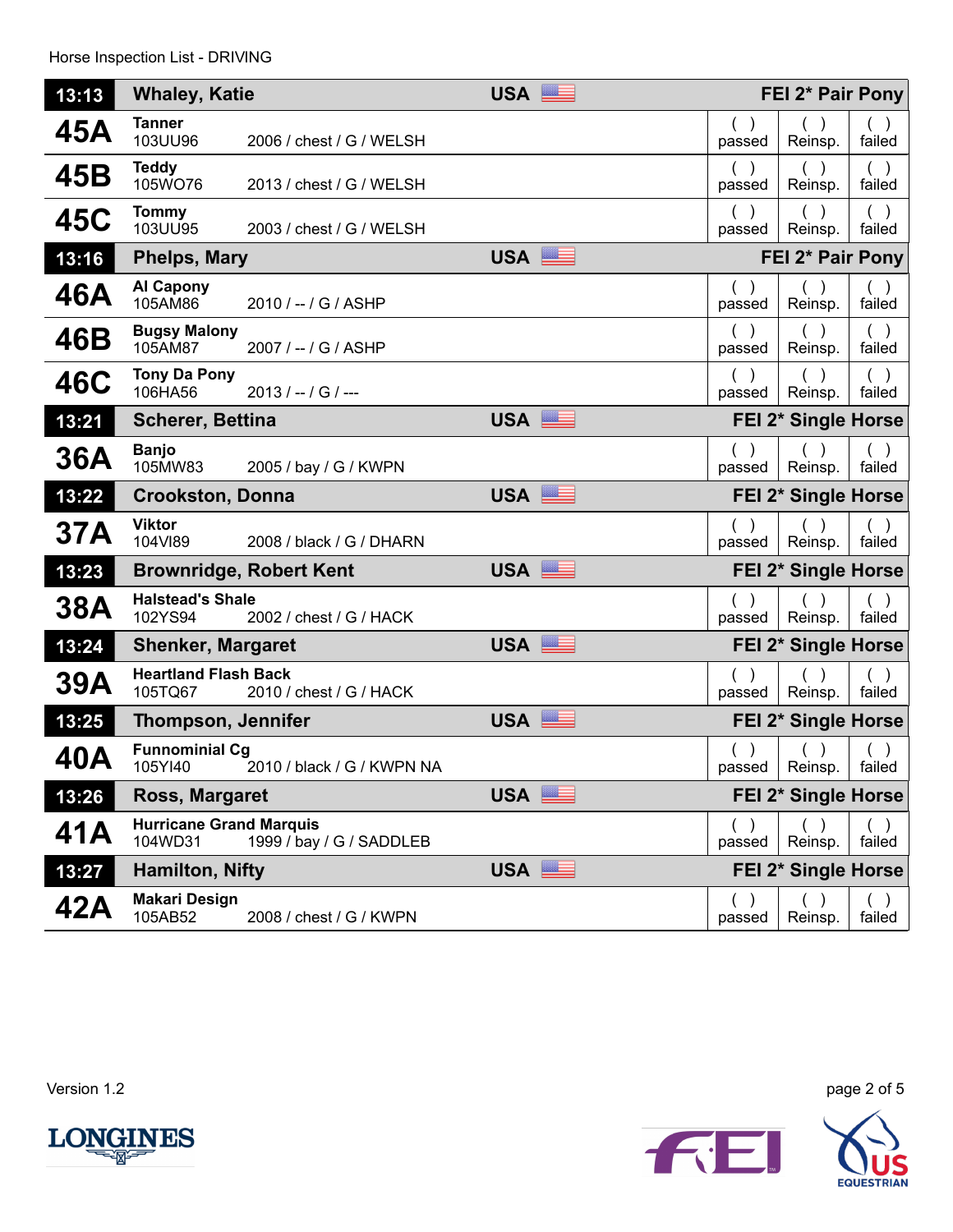| 13:30           | Grippa, Paul                          |                            | USA   | FEI 2* Pair Horse   |                   |                         |
|-----------------|---------------------------------------|----------------------------|-------|---------------------|-------------------|-------------------------|
| 47 A            | <b>Oberon</b><br>105UN98              | 2012 / black / G / AA FRIS |       | $\left($<br>passed  | Reinsp.           | failed                  |
| 47B             | <b>YK Topspeed Turlock</b><br>103RM96 | 2006 / black / G / NRPS    |       | $\lambda$<br>passed | Reinsp.           | ( )<br>failed           |
| 13:32           | <b>Billing, Darryl</b>                |                            | CAN + |                     | FEI 2* Pair Horse |                         |
| 48A             | <b>King</b><br>103TI60                | 2006 / black / G / DHARN   |       | $($ )<br>passed     | Reinsp.           | ( )<br>failed           |
| 48B             | <b>Prince</b><br>103IL86              | 2007 / dbay / G / KWPN     |       | passed              | Reinsp.           | failed                  |
| <b>48C</b>      | Sonny<br>103TI62                      | 2008 / dbay / G / DHARN    |       | $\lambda$<br>passed | $($ )<br>Reinsp.  | $($ )<br>failed         |
| 13:35           | <b>Miller, James</b>                  |                            | USA   |                     | FEI 2* Pair Horse |                         |
| 49A             | <b>Agussto's Armoei</b><br>103HY88    | 2005 / bay / G / KWPN      |       | $($ )<br>passed     | $($ )<br>Reinsp.  | ( )<br>failed           |
| 49B             | <b>Cane K</b><br>104LE78              | 2007 / bay / G / KWPN      |       | passed              | Reinsp.           | $\rightarrow$<br>failed |
| 49D             | <b>Frank</b><br>104SH59               | 2010 / bay / G / KWPN      |       | passed              | Reinsp.           | failed                  |
| 13:38           | <b>Wilson, Steve</b>                  |                            | USA   |                     | FEI 2* Pair Horse |                         |
| 50A             | <b>Tuzes</b><br>103OX99               | 2006 / grey / S / ---      |       | ( )<br>passed       | ( )<br>Reinsp.    | ( )<br>failed           |
| 50 <sub>B</sub> | <b>Favory Fantom</b><br>103ZD02       | 2005 / grey / G / LIPP     |       | ( )<br>passed       | $($ )<br>Reinsp.  | ( )<br>failed           |
| <b>50C</b>      | Favory Fáraó<br>HUN40499              | 2002 / grey / G / LIPP     |       | passed              | Reinsp.           | $($ )<br>failed         |
| 13:41           | Dancer, Kathrin                       |                            | USA   |                     | FEI 2* Pair Horse |                         |
| 51A             | <b>Bob Marley</b><br>103UL60          | 2002 / black / G / THOEBR  |       | $($ )<br>passed     | Reinsp.           | $($ )<br>failed         |
| 51B             | Joop van den Bruel<br>104GJ74         | 2009 / chest / G / BWP     |       | ( )<br>passed       | ( )<br>Reinsp.    | ( )<br>failed           |
| <b>51C</b>      | <b>Redford</b><br>102ME13             | 1999 / chest / G / HANN    |       | passed              | Reinsp.           | ( )<br>failed           |

Version 1.2 page 3 of 5



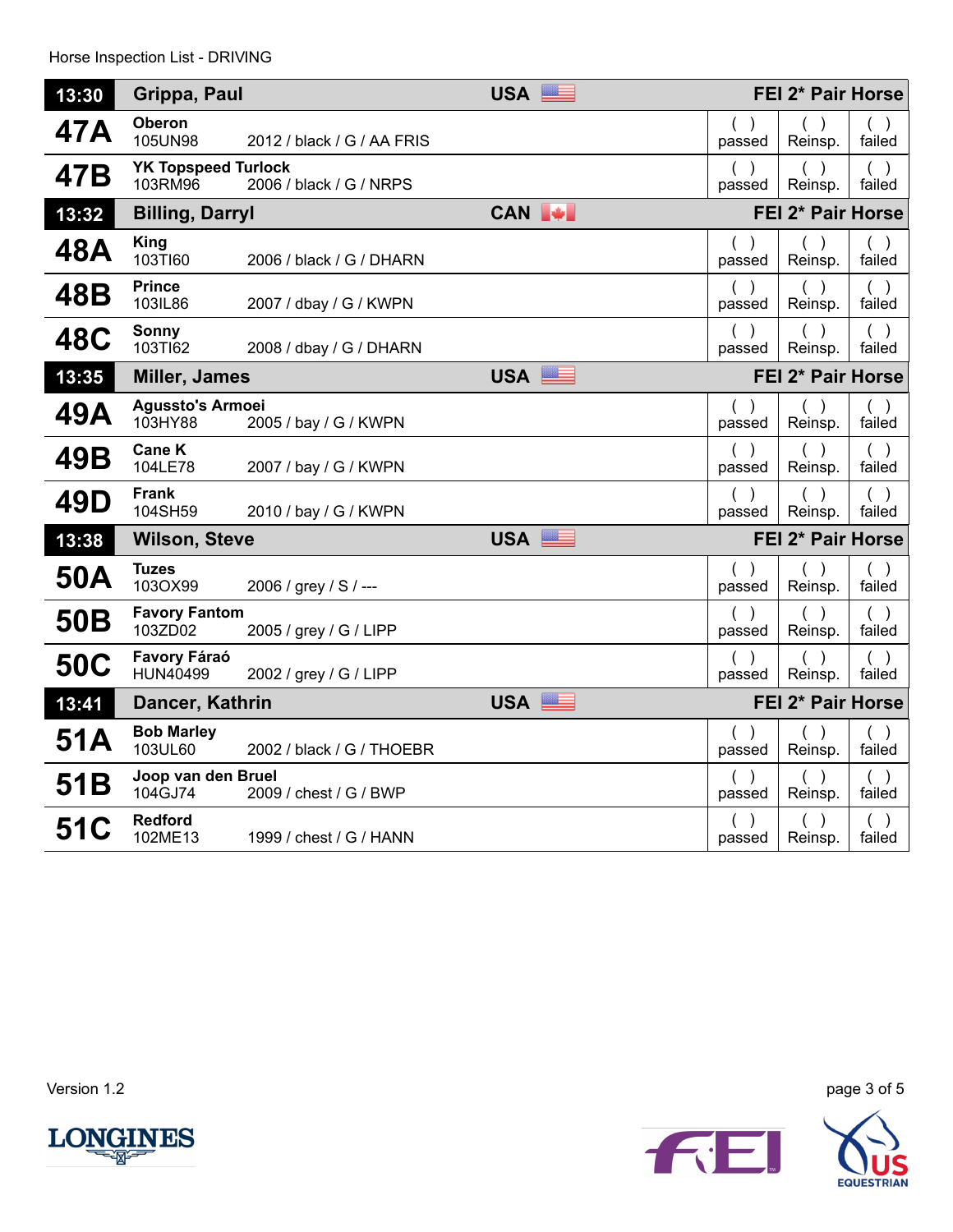| 13:46      | <b>Steenbeek, Gerben</b>             |                                                                | CAN + |                     | FEI 2* Team Horse |                         |
|------------|--------------------------------------|----------------------------------------------------------------|-------|---------------------|-------------------|-------------------------|
| 52B        | <b>Grant Stonecreek</b><br>105TH13   | 2010 / black / G / FRIESE                                      |       | passed              | Reinsp.           | failed                  |
| <b>52C</b> | <b>Liam Stonecreek</b><br>105TG18    | 2011 / black / G / FRIESE                                      |       | $($ )<br>passed     | $($ )<br>Reinsp.  | ( )<br>failed           |
| 52D        | <b>Marlow Stonecreek</b><br>105SZ06  | 2012 / black / G / FRIESE                                      |       | $\lambda$<br>passed | Reinsp.           | $($ )<br>failed         |
| 52E        | <b>Remko Stonecreek</b><br>105TG10   | 2005 / black / G / FRIESE                                      |       | ( )<br>passed       | Reinsp.           | ( )<br>failed           |
| 52F        | <b>Vincent Stonecreek</b><br>105TH17 | 2006 / black / G / FRIESE                                      |       | ( )<br>passed       | $($ )<br>Reinsp.  | ( )<br>failed           |
| 13:51      | <b>Wrigley-Miller, Misdee</b>        |                                                                | USA   |                     |                   |                         |
| 53A        | 103XI62                              | <b>Bastiaan (non-competing horse)</b><br>2006 / bay / G / KWPN |       | ( )<br>passed       | ( )<br>Reinsp.    | ( )<br>failed           |
| <b>53C</b> | <b>Bolino D</b><br>103IX17           | 2006 / bay / G / KWPN                                          |       | passed              | Reinsp.           | $($ )<br>failed         |
| 53D        | <b>Bravour 54</b><br>103LU35         | 2006 / bay / G / KWPN                                          |       | passed              | Reinsp.           | $($ )<br>failed         |
| 53E        | Calipso 86<br>104UM52                | 2007 / bay / G / KWPN                                          |       | passed              | Reinsp.           | ( )<br>failed           |
| 53F        | Daan 8<br>104GS22                    | 2008 / black / G / ---                                         |       | $($ )<br>passed     | $($ )<br>Reinsp.  | $($ )<br>failed         |
| 53H        | Saco<br><b>NED08001</b>              | 1999 / bay / G / KWPN                                          |       | $\lambda$<br>passed | Reinsp.           | ( )<br>failed           |
| 13:56      | <b>Stroud, Allison</b>               |                                                                | USA   |                     | FEI 2* Team Horse |                         |
| 54A        | Anesco 4<br>103MY23                  | 2005 / chest / G / KWPN                                        |       | ( )<br>passed       | Reinsp.           | ( )<br>failed           |
| 54B        | Enzo<br>104GK36                      | 2009 / chest / G / KWPN                                        |       | ( )<br>passed       | $($ )<br>Reinsp.  | ( )<br>failed           |
| <b>54C</b> | George W<br>105WT02                  | 2011 / chest / G / KWPN                                        |       | ( )<br>passed       | ( )<br>Reinsp.    | ( )<br>failed           |
| 54E        | <b>UIco</b><br>103EH03               | 2001 / chest / G / KWPN                                        |       | passed              | Reinsp.           | $\rightarrow$<br>failed |
| 54F        | Zhondal<br>106EA35                   | 2004 / chest / G / KWPN                                        |       | passed              | Reinsp.           | failed                  |



Version 1.2 page 4 of 5